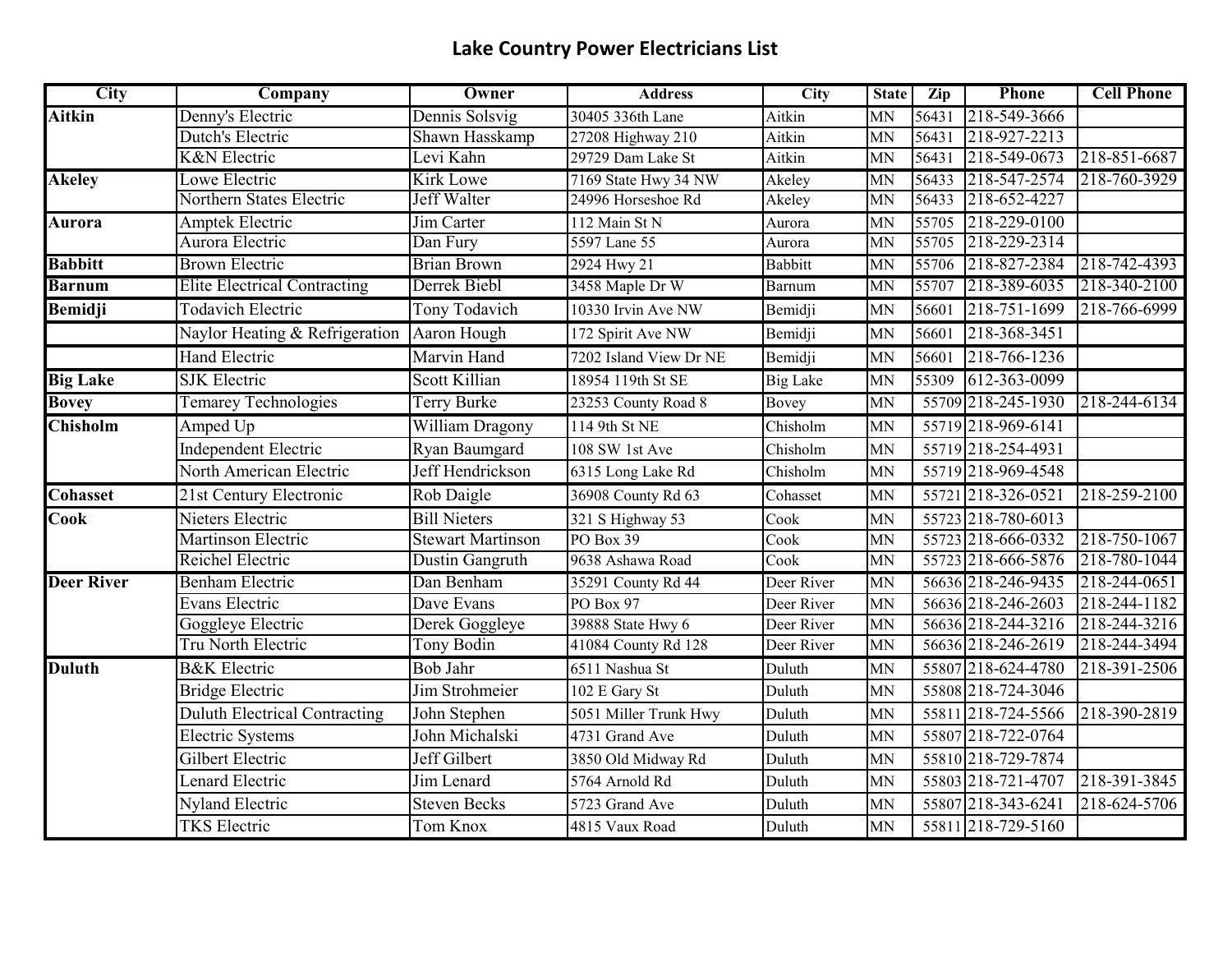## **Lake Country Power Electricians List**

| <b>City</b>         | Company                           | Owner                 | <b>Address</b>           | <b>City</b>         | <b>State</b> | Zip | Phone              | <b>Cell Phone</b> |
|---------------------|-----------------------------------|-----------------------|--------------------------|---------------------|--------------|-----|--------------------|-------------------|
| Ely                 | <b>Burntside Electric</b>         | Jon Prijatel          | 1610 E Washington St     | Ely                 | <b>MN</b>    |     | 55731 218-365-6234 | 218-349-8790      |
|                     | Cunningham Electric               | Tim Cunningham        | 13445 Villa Road         | Ely                 | <b>MN</b>    |     | 55731 218-365-6301 |                   |
|                     | H&S Electric                      | Andy Seliskar         | PO Box 544               | Ely                 | MN           |     | 55731 218-235-9527 |                   |
| <b>Eveleth</b>      | M & M Electric                    | Nels J. Myklebust     | PO Box 480               | Eveleth             | MN           |     | 55734 218-744-3548 |                   |
|                     | <b>Electric Works Contracting</b> | Dave Jorgenson        | PO Box 432               | Eveleth             | <b>MN</b>    |     | 55734 218-290-2824 |                   |
| Floodwood           | Floodwood Gas & Electric          | Joe Karpik            | PO Box 54                | Floodwood           | <b>MN</b>    |     | 55736 218-476-2249 |                   |
| Goodland            | BJK, Inc.                         | <b>Bill Klennert</b>  | 12424 Co. Rd. 579        | Goodland            | MN           |     | 55742 218-421-7571 |                   |
| <b>Grand Rapids</b> | AtoZ Electric                     | <b>Bob Breen</b>      | PO Box 361               | Marble              | <b>MN</b>    |     | 55764 218-256-1652 |                   |
|                     | <b>Current Electric</b>           | Mike Thompson         | 19863 Wendigo Road       | <b>Grand Rapids</b> | <b>MN</b>    |     | 55744 218-327-0849 |                   |
|                     | Gene's Electric                   | <b>Brian Birt</b>     | 2709 Jessie Mine Rd      | <b>Grand Rapids</b> | <b>MN</b>    |     | 55744 218-326-5885 |                   |
|                     | Hopkins Electric                  | Terry/Larry Hopkins   | 4204 East Highway 169    | <b>Grand Rapids</b> | MN           |     | 55744 218-326-2554 |                   |
|                     | Pioneer Electric                  | <b>Bob Namchek</b>    | 20312 Harbor Heights Rd  | <b>Grand Rapids</b> | <b>MN</b>    |     | 55744 218-327-4806 |                   |
|                     | Pokegama Electric                 | Dwight Flohaug        | 19432 Highway 169        | <b>Grand Rapids</b> | <b>MN</b>    |     | 55744 218-326-6290 |                   |
|                     | Rick's Electric & Data, Inc.      | Rick Moen             | 314 SE 3rd Ave           | <b>Grand Rapids</b> | <b>MN</b>    |     | 55744 218-326-6309 | 218-244-8540      |
|                     | Skoglund Electric                 | Dan Skoglund          | 17 Horseshoe Dr          | <b>Grand Rapids</b> | <b>MN</b>    |     | 55744 218-360-9269 |                   |
|                     | Venture Electric                  | Tim Olson             | PO Box 52                | <b>Grand Rapids</b> | <b>MN</b>    |     | 55744 218-259-8098 | 218-244-0674      |
|                     | Wabana Elecctric LLC              | Eric Roy              | 30390 Lydia Ln           | <b>Grand Rapids</b> | <b>MN</b>    |     | 55744 218-244-3423 |                   |
|                     | <b>Walters Electric</b>           | Dave Walters          | 28448 E Bass Lake Rd     | <b>Grand Rapids</b> | <b>MN</b>    |     | 55744 218-328-5938 | 218-244-4729      |
| <b>Hackensack</b>   | <b>Bassamore Electric</b>         | Tony Bassamore        | 3085 17th Ave NW         | Hackensack          | MN           |     | 56452 218-682-2879 | 218-821-5505      |
|                     | <b>Trosen Electric</b>            | <b>Chuck Trosen</b>   | 3939 43rd Ave NW         | Hackensack          | MN           |     | 56452 218-675-5757 |                   |
| <b>Hibbing</b>      | C.T.E. Electric                   | <b>Steve Edman</b>    | 3275 County Rd 444       | Hibbing             | <b>MN</b>    |     | 55746 218-262-3384 |                   |
|                     | Hart Electric                     | Jeff Hart             | 10963 Meadowlark LN      | Hibbing             | <b>MN</b>    |     | 55746 218-262-5087 | 218-966-6402      |
|                     | <b>IRC Electrical Contracting</b> | <b>Steve Oberstar</b> | 918 Minnesota St         | Hibbing             | <b>MN</b>    |     | 55746 218-262-6365 | 218-969-0994      |
|                     | Reliable Electric of Hibbing      | Forest Koland         | 2410 9th Ave E           | Hibbing             | <b>MN</b>    |     | 55746 218-969-8811 | Fax:262-3054      |
|                     | Tromco Electric                   | Dan Murden            | 1440 E 34th St           | Hibbing             | <b>MN</b>    |     | 55746 218-440-1851 | 218-966-1599      |
|                     | <b>USA Electric</b>               | <b>Brian Depaulis</b> | 2009 E 35th St           | Hibbing             | <b>MN</b>    |     | 55746 218-885-3102 | 218-966-3071      |
| <b>LaPorte</b>      | North Country Electric            | Mark Mann             | 27766 County Rd 37       | LaPorte             | <b>MN</b>    |     | 56461 218-224-2704 |                   |
| Longville           | Evergreen Electric                | <b>Rick Flaws</b>     | 25653 Blue Bonnet Rd.    | Merrifield          | MN           |     | 56465 218-765-3500 | 218-821-7124      |
|                     | Leech Lake Electric               | Kurt Kalli            | 31 Partridge Point LN NE | Longville           | <b>MN</b>    |     | 56655 218-363-1200 | 218-820-6020      |
| <b>McGregor</b>     | A & M Electric                    | Tom Anderson          | PO Box 36                | McGregor            | <b>MN</b>    |     | 55760 218-426-4909 |                   |
|                     | Joriman Electric                  | Rick Joriman          | PO Box 135               | McGregor            | MN           |     | 55760 218-426-4520 |                   |
| Menahga             | <b>Brent's Electric</b>           | <b>Brent Niemala</b>  | 11672 147th Ave          | Menahga             | <b>MN</b>    |     | 56464 218-732-5935 | 218-821-5914      |